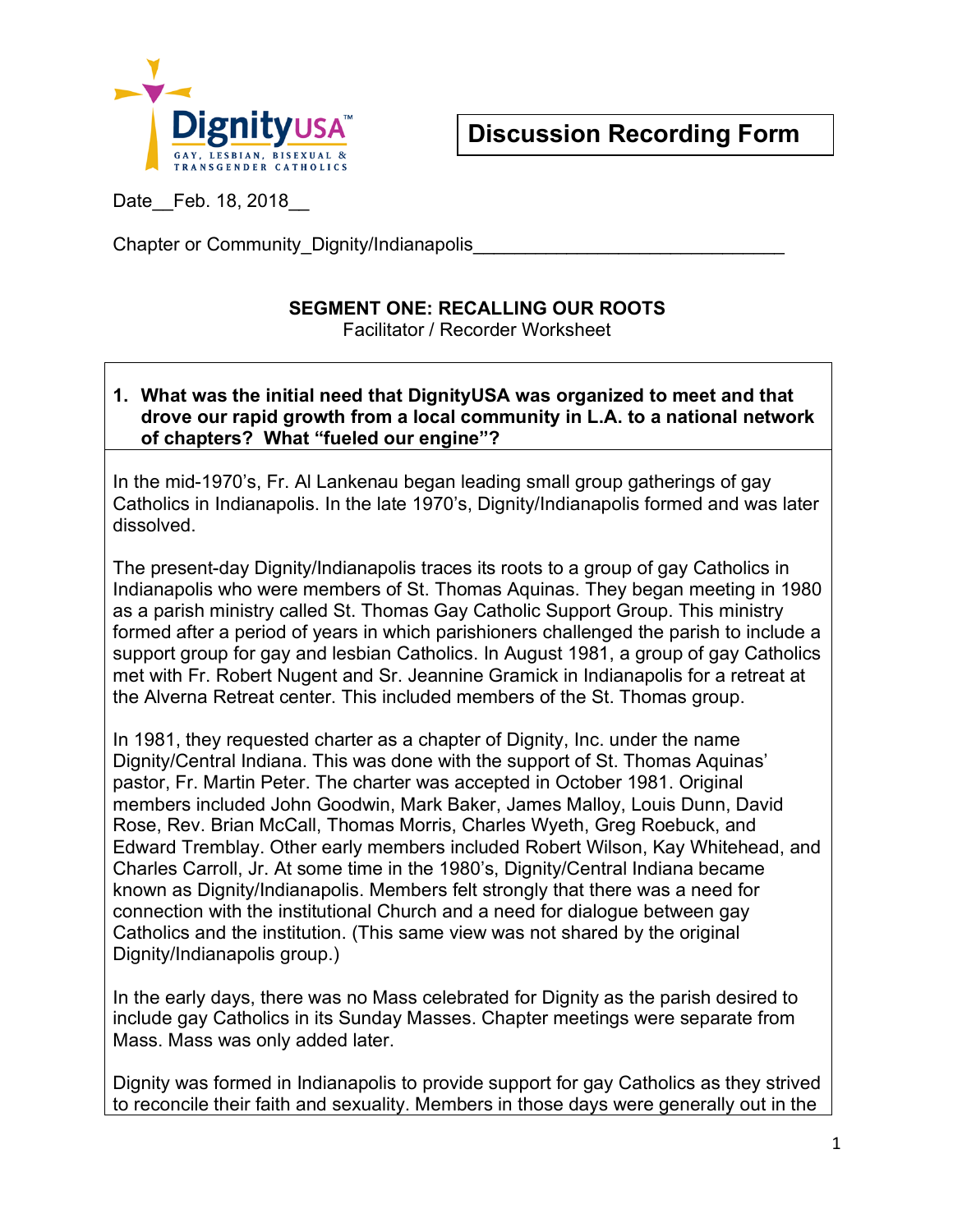

parish setting at St. Thomas but were mostly not out in their public lives.

## **2. How did the mission of Dignity evolve over time? What drove those changes in how we did our work? Consider dynamics in the organization, in the Church, and in society. In what ways might your chapter/community/caucus have contributed to this evolution?**

In the early days of our chapter, members were looking for a support structure because they were struggling with the intersection of faith and sexuality. Today, we find that less people "struggle" and have already reconciled these two parts of themselves when arriving at our chapter.

Indianapolis members began to feel strongly the need for a national voice following the "Halloween Letter" in 1986.

Compared to twenty years ago, many more parishes and priests in Indianapolis are welcoming to LGBTQI people. The younger generation of priests in our archdiocese does present a new challenge, as many of them are more conservative than their older counterparts.

We recognize the many ways in which the mission of DignityUSA has evolved over the years. We have seen less evolution locally. We continue to have a strong connection with St. Thomas Aquinas parish, although many of our members are not parishioners there today.